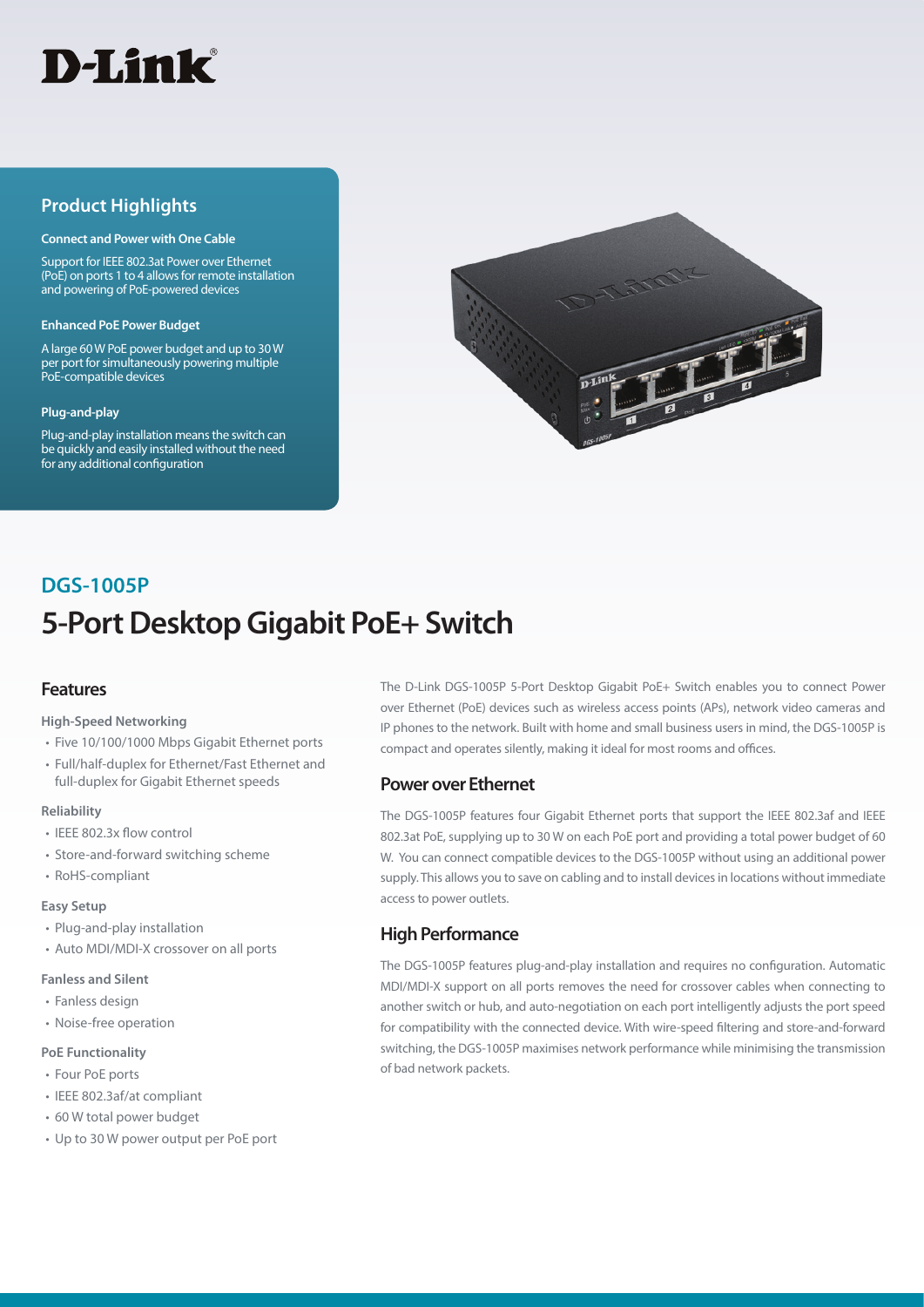# D-Link®

# **DGS-1005P 5-Port Desktop Gigabit PoE+ Switch**

# **Green Technology**

The DGS-1005P features green technology such as IEEE 802.3az Energy-Efficient Ethernet (EEE), link status detection, and cable length detection. EEE adjusts the power consumption of the switch based on network utilisation, reducing the cost of ownership during periods of inactivity. Link status detection powers down ports when no links are detected, saving power when connected devices are shut down or disconnected. Cable length detection adjusts the power output of the port based on the cable length, reducing the power requirements of the switch.

# **Compact and Silent**

The compact design of the DGS-1005P allows placement in most locations, including those where space is at a premium. The desktop form factor provides everything you need to set up a new network or expand an existing network, while the fanless design ensures silent operation even in noisesensitive areas such as workstations and meeting rooms.

# **Example Configuration**





If the worst should happen to your network you need the very best support and fast. Downtime costs your business money. D-Link Assist maximises your uptime by solving technical problems quickly and effectively. Our highly trained technicians are on standby around the clock, ensuring that award-winning support is only a phone call away.

With a choice of three affordable service offerings covering all D-Link business products, you can select the package that suits you best:

## **D-Link Assist Gold - for comprehensive 24-hour support**

D-Link Assist Gold is perfect for mission-critical environments where maximum uptime is a high priority. It guarantees four hour around-the-clock response. Cover applies 24/7 for every day of the year including holidays.

## **D-Link Assist Silver - for prompt same-day assistance**

D-Link Assist Silver is designed for 'high availability' businesses that require rapid response within regular working hours. It provides a four hour response service Monday to Friday from 8am to 5pm, excluding holidays.

# **D-Link Assist Bronze - for guaranteed response on the next business day**

D-Link Assist Bronze is a highly cost-effective support solution for less critical environments. Response is guaranteed within eight business hours Monday to Friday from 8am to 5pm, excluding holidays.

D-Link Assist can be purchased together with any D-Link business product. So whether you're buying switching, wireless, storage, security or IP Surveillance equipment from D-Link, your peace of mind is guaranteed. D-Link Assist also offers installation and configuration services to get your new hardware working quickly and correctly.